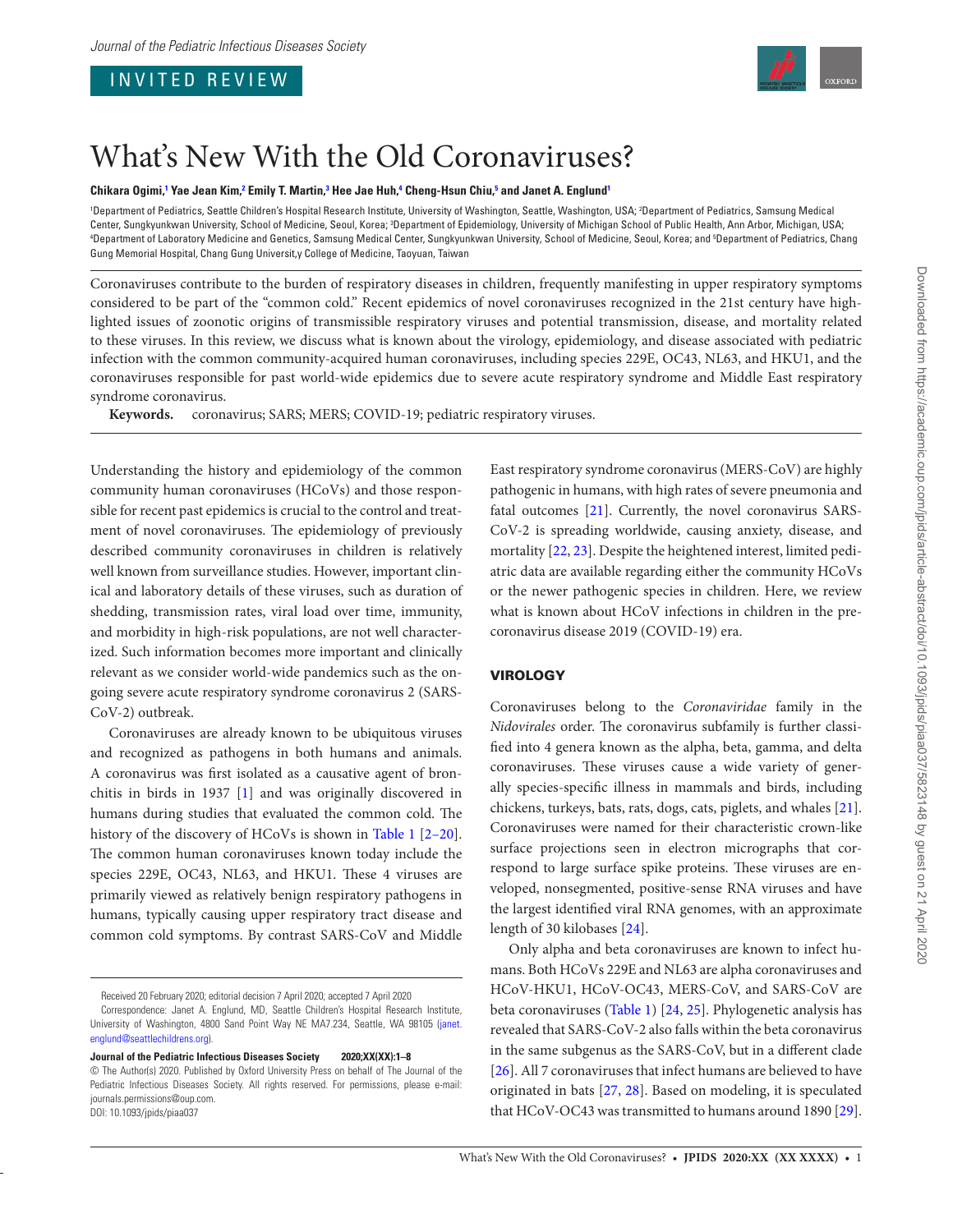<span id="page-1-0"></span>

| Coronavirus                                                                      | Year(s) Identified | First Identification                                                                                                                                            | Reference               |
|----------------------------------------------------------------------------------|--------------------|-----------------------------------------------------------------------------------------------------------------------------------------------------------------|-------------------------|
| Alpha coronavirus: group 1                                                       |                    |                                                                                                                                                                 |                         |
| HCoV-229E                                                                        | 1960s              | Boy with cold, United Kingdom: B814 isolate; medical students with colds,<br>Chicago, Illinois: 229E (note: B814 isolate described here not further propagated) | [2, 3, 18]              |
| HCoV-NL63                                                                        | 2004               | 7-month-old and 8-month-old infants with bronchiolitis in the Netherlands                                                                                       | [4, 5]                  |
| Beta coronavirus group 2, lineage A                                              |                    |                                                                                                                                                                 |                         |
| HCoV-OC43                                                                        | 1967-1972          | Acute respiratory infections in adults at the National Institutes of Health                                                                                     | [6, 7, 18]              |
| HCoV-HKU1                                                                        | 2004               | 71-year-old man with pneumonia in Hong Kong                                                                                                                     | [8, 9]                  |
| Beta coronavirus group 2, lineage B                                              |                    |                                                                                                                                                                 |                         |
| SARS-CoV                                                                         | 2003-2004          | Humans with severe pneumonia in China; natural host, Chinese horseshoe bats;<br>presumed intermediate host, palm civet                                          | [4, 10, 11, 12, 19, 20] |
| SARS-CoV-2                                                                       | 2019-2020          | Adults with acute respiratory distress syndrome/pneumonia from Wuhan, China;<br>potential bat origin and related to SARS-CoV                                    | [15, 16]                |
| Beta coronavirus group 2, lineage C                                              |                    |                                                                                                                                                                 |                         |
| Middle East respiratory syndrome-CoV                                             | 2012               | Adults with acute respiratory distress syndrome in Saudi Arabia;<br>dromedary camel as reservoir/intermediary                                                   | [13, 14, 17]            |
| Abbreviations: HCoV, human coronavirus; SARS, severe acute respiratory syndrome. |                    |                                                                                                                                                                 |                         |

Bats also appear to be the original host of SARS-CoV-2, and it is hypothesized that currently unknown wild animal(s) sold at the Huanan seafood market in Wuhan, China, might have played a role as an intermediate host to humans [\[26\]](#page-6-6).

HCoVs OC43 and 229E were isolated from nasal cavities of people with the common cold in the 1960s. In the 1970s, studies that used serology and viral culture linked HCoVs 229E and OC43 with 8% of cases of lower respiratory tract infection (LRTI) in hospitalized infants [\[30](#page-6-10), [31](#page-6-11)]. Poor replication in tissue culture and a lack of cytopathic effect in early attempts at culture were major obstacles in making further progress in the field. The development and widespread use of molecular diagnostics as well as the emergence of SARS-CoV in 2003 significantly accelerated coronavirus research. Subsequently, new HCoVs NL63 and HKU1 were identified and are frequently seen in children. Additional pathogenic coronavirus species and outbreaks with MERS-CoV and, recently, SARS-CoV-2 have led to increased interest, research, and concern [\[21](#page-6-1), [23\]](#page-6-3).

# EPIDEMIOLOGY OF COMMON HCOVS: OC43, NL63, HKU1, AND 229E

Community-acquired HCoVs species OC43, NL63, HKU1, and 229E are found worldwide in temperate and tropical countries, as well as low-, middle-, and high-income countries [[32](#page-6-12), [33\]](#page-6-13). HCoV infection can occur at any time of the year, with unpredictable year-to-year patterns, and outbreaks are reported in some years and in certain parts of the world. All 4 species may circulate yearly and even simultaneously [\[34](#page-6-14)], with the highest rates of HCoV infection seen in winter and spring months in temperate climates [[21](#page-6-1)]. Almost all surveillance data indicate HCoV-OC43 is the most common species. A large prospective surveillance study conducted in Norway from 2006 to 2015 that enrolled all hospitalized children aged ≤16 years with respiratory tract infections revealed that HCoVs OC43 and NL63 were detected most frequently and were epidemic every second winter [[35](#page-6-15)]. HCoV-HKU1 was prevalent every second winter during the year when detection rates for HCoVs OC43 and NL63 were low; HCoV-229E was the least common.

Seroprevalence data suggest that exposure is common in early childhood [[36\]](#page-6-16). More than 90% of adults are seropositive for at least 1 HCoV species [\[37](#page-6-17)]. A recent prospective active surveillance study of young infants in Nepal that used multiplex polymerase chain reaction (PCR) showed that HCoVs are less common in neonates compared with older infants [\[32](#page-6-12)]. Outbreaks of variable sizes have been reported sporadically in medical students, young asthmatic children, and neonatal intensive care units [38–41]. For example, an outbreak of HCoV-229E was reported in a neonatal intensive care unit where 92% of infected preterm neonates developed symptoms, including worsening respiratory conditions and bradycardia [\[42](#page-6-18)]. Potential nosocomial transmission by staff members was speculated.

Large surveillance studies of children and adults to evaluate the prevalence of all major respiratory viruses using multiplex PCR have been conducted in many settings, showing that HCoV infections are the fourth or sixth most common virus detected overall and across all age groups [\[33,](#page-6-13) [43\]](#page-6-19). Coinfections are relatively common, especially in children aged  $\leq$ 5 years. A prospective surveillance study in Norway demonstrated that annual hospitalization rates of children with LRTI associated with HCoV detection were 1.5 and 2.8 per 1000 children aged <5 years and aged <1 years, respectively [\[35\]](#page-6-15).

# SHEDDING AND TRANSMISSION OF COMMON HCOVS: OC43, NL63, HKU1, AND 229E

The mode(s) of HCoV transmission is not known [\[21,](#page-6-1) [25](#page-6-5)]. It is assumed that transmission occurs via a combination of droplet and direct/indirect contact, similar to other respiratory viruses. HCoVs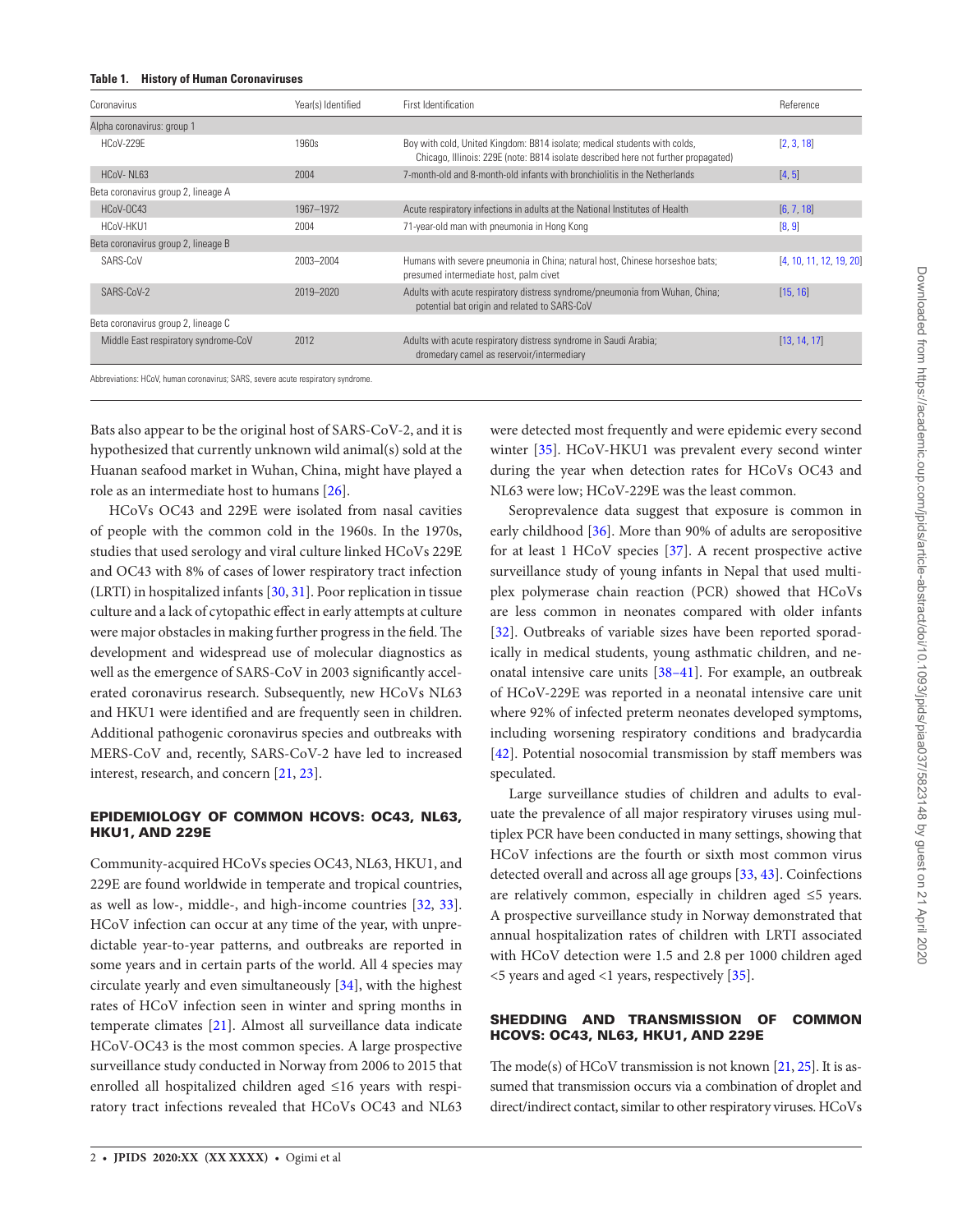OC43 and 229E appear to be primarily transmitted during the first few days of illness when symptoms and viral load in the respiratory tract are highest. The incubation period of HCoV-229E was 2 to 5 days (median, 3 days) in adults in challenge studies and has not yet been clearly defined for other HCoVs or in children [\[25](#page-6-5), [44\]](#page-6-39).

The transmission of HCoV in community epidemics is impacted by the characteristics of HCoV infection and shedding in children. Children have higher attack rates, as high as 78% within households, compared with adults, as shown in an active surveillance study in Kenya [[45](#page-6-40)]. These data complement community studies in the 1960s that showed a higher frequency of HCoV-229E in families with children aged <15 years [[36\]](#page-6-16), a higher rate of HCoV-OC43 infection in children aged <5 years [\[46](#page-7-0)], and frequent clustering of infections within families [\[46\]](#page-7-0). The attack rate of HCoV in childcare settings has also been shown to be higher with younger age [\[47](#page-7-1)].

Children may shed HCoVs for extended periods of time after infection, potentially leading to additional transmissions within close-contact settings. There are very limited data regarding duration of shedding in children. In prospective childcare studies, 34% of children with HCoV had detectable virus at 1 week or more following symptom onset, with shedding documented for up to 18 days [\(Figure 1](#page-2-0)) [[47,](#page-7-1) [48](#page-7-2)]. A longitudinal study of weekly nasal swabs taken from symptomatic and asymptomatic adults and children similarly found that viral detection extended beyond 1 week [[49\]](#page-7-3). Children aged <5 years with HCoV detection were frequently asymptomatic, especially with HCoV-229E. These findings reinforce serologic-based findings of asymptomatic infection in 7% of children with HCoV-229E in the 1960s [\[50](#page-7-4)].

# CLINICAL MANIFESTATIONS OF COMMON HCOVS: OC43, NL63, HKU1, AND 229E

Clinical symptoms associated with the 4 common HCoVs generally appear to be indistinguishable from cold symptoms or influenza-like illness (rhinorrhea, sore throat, cough, wheezing, and fever) associated with other respiratory viruses [[21,](#page-6-1) [25](#page-6-5), [51\]](#page-7-5) and generally are similar in children and adults.

### **Respiratory Tract Infections**

HCoVs 229E and OC43 were shown to be pathogenic in adult human volunteer studies. Cold symptoms (eg, sore throat, rhinorrhea, cough) are very similar to those caused by other respiratory viruses [\[39](#page-6-41), [44](#page-6-39)]. It is assumed that HCoVs NL63 and HKU1 have similar pathogenicity, although this has not been proven in challenge studies. The frequent detection of HCoVs in asymptomatic patients as well as coinfection with other respiratory viruses make the interpretation of HCoV pathogenesis and clinical findings challenging. A multicenter, prospective surveillance study conducted in the United States evaluated the prevalence of HCoVs among hospitalized children with acute respiratory illness and demonstrated that the prevalence



<span id="page-2-0"></span>**Figure 1.** Examples of HCoV shedding patterns in young children attending child care centers [[47](#page-7-1), [48](#page-7-2)]. Children attending group childcare were tested prospectively for respiratory viruses at each acute respiratory illness (ARI). Swabs were collected weekly from ARI onset until symptoms were nonworsening and swabs were negative by real-time-polymerase chain reaction [\[47\]](#page-7-1). Human coronavirus (HCoV)–positive swabs (for all species) are represented by filled circles, and negative swabs are represented by open circles. Weeks on *x*-axis were calculated as weeks since symptom onset with an HCoV (+) acute respiratory illness. The lower limit of positivity was set at 1000 copies/mL for this analysis. Sequencing of HCoV isolates was not performed.

of HCoVs was similar in both asymptomatic and symptomatic groups of children [\[52](#page-7-6)]. In contrast, a prospective community surveillance study of respiratory viruses in Utah showed HCoV detection was often associated with symptoms in all age groups, suggesting HCoV infection might have been previously underestimated as an etiology of respiratory tract infection [\[49\]](#page-7-3).

An analysis of new and old data reveals, not surprisingly, that viral coinfections are less common in children with influenza virus (9% of influenza in Seattle, Washington; 27% in Seoul, South Korea) than in children infected with a community HCoVs (43% of HCoV infections in Seattle and 42% in Seoul; [Table 2\)](#page-3-0). A Norwegian prospective surveillance study compared children hospitalized with respiratory tract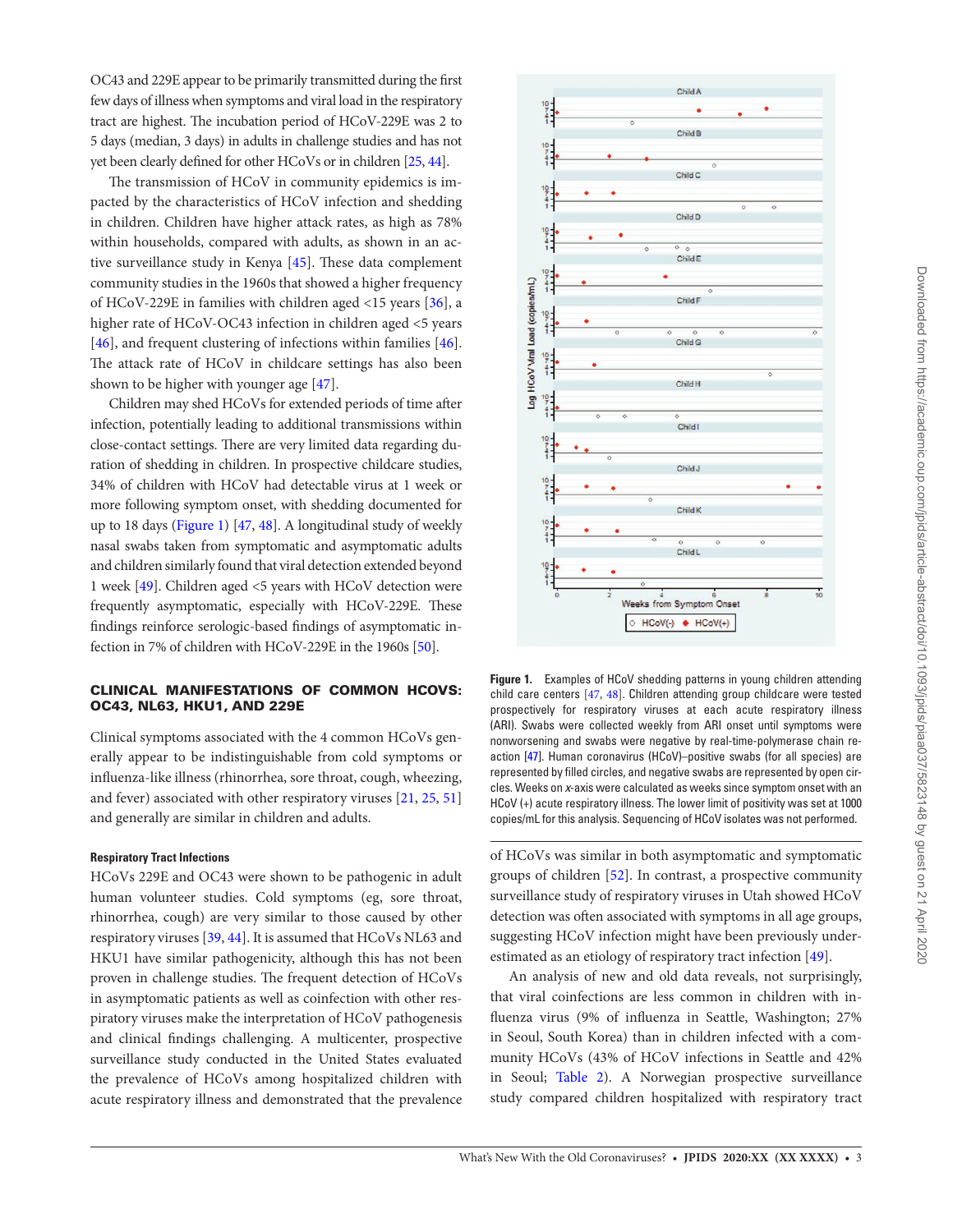<span id="page-3-0"></span>

|                 | Table 2. Rates of Human Coronavirus and Influenza Infection With or Without Viral Coinfection by Polymerase Chain Reaction Testing in Symptomatic |
|-----------------|---------------------------------------------------------------------------------------------------------------------------------------------------|
| <b>Patients</b> |                                                                                                                                                   |

| Institution                                                                       | Seattle Children's Hospital, Seattle, Washington (<18 years) | Samsung Medical Center Seoul, Korea (<18 years)                               |
|-----------------------------------------------------------------------------------|--------------------------------------------------------------|-------------------------------------------------------------------------------|
| Test used                                                                         | FilmArray (Biofire, Merieux)                                 | LG AdvanSure RV-plus real-time polymerase<br>chain reaction (LG Life Science) |
| Number of specimens tested                                                        | 2052                                                         | 918                                                                           |
| HCoV detected, N (overall %)                                                      | 115(6)                                                       | 86(9.4)                                                                       |
| HCoV+ only, N (% of all HCoV+)                                                    | 66 (57)                                                      | 50(58)                                                                        |
| HCoV coinfection: HCoV and another<br>virus(es) detected simultaneously           | 49 (43% of all HCoV-positive specimens; 2.4% overall)        | 36 (42% of all HCoV-positive specimens; 3.9% overall)                         |
| Both HCoV+ and influenza+                                                         | 3 (3% of all HCoV+)                                          | 10 (12% of all HCoV+)                                                         |
| Both HCoV+ and RSV+                                                               | 25 (22% of all HCoV+)                                        | 8 (9% of all HCoV+)                                                           |
| Both HCoV+ and RhV/Ent+ or adenovirus+                                            | 15 (13% of all HCoV+)                                        | 14 (16% of all HCoV+)                                                         |
| Influenza detected, N (overall %)                                                 | 161(8)                                                       | 63(7)                                                                         |
| Influenza+ only, N (% of all influenza+)                                          | 146 (91)                                                     | 46 (73)                                                                       |
| Influenza coinfection: influenza and<br>another virus(es) detected simultaneously | 15 (9% of all influenza-positive specimens; 0.7% overall)    | 17 (27% of all influenza-positive specimens; 1.9% overall)                    |
| Both influenza+ and RSV+                                                          | 5 (3% of all influenza+)                                     | $1(2% of all influenza+)$                                                     |
| Both influenza+ and RhV/Ent+                                                      | 7 (4% of all influenza+)                                     | 5 (8% of all influenza+)                                                      |
| Both influenza+ and HCoV+                                                         | 3 (2% of all influenza+)                                     | $10(16\% \text{ of all influenza+})$                                          |

These data are from patients seen in hospitals (Seattle, Washington, using FilmArray, and Seoul, Korea, using LG AdvanSure RV-plus real-time polymerase chain reaction) from November 2019 through January 2020. Abbreviations: Ent, enterovirus; HCoV, human coronavirus; RhV, rhinovirus; RSV, respiratory syncytial virus.

infections vs asymptomatic children admitted for elective surgery [[35\]](#page-6-15). Multivariable analyses suggest that higher viral load (cycle threshold <28 by PCR), codetection of generally symptomatic viruses (respiratory syncytial virus [RSV], human metapneumovirus, influenza, and parainfluenza virus), younger age (<2 years), being female, and high-risk underlying conditions (lung, heart, or neurologic disorder) were associated with symptomatic children. Children with only HCoV detected were more likely to have a higher viral load compared with those with viral coinfection.

Associations of HCoVs with LRTI or asthma exacerbation in children have been reported [[21](#page-6-1), [31,](#page-6-11) [34,](#page-6-14) [38,](#page-6-42) [53,](#page-7-7) [54](#page-7-8)]. Clearly, respiratory distress and pneumonia have been well documented in children with only HCoV detected as a potential pathogen [\[34](#page-6-14), [55\]](#page-7-9). Specific HCoV species and associated risk factors for disease severity have been evaluated, although some studies did not address potential confounders, such as the presence of coinfection [[56\]](#page-7-10). One retrospective study of 212 hospitalized children with HCoV (54 with and 158 without viral coinfection) showed that similar numbers of children received respiratory support and intensive care [[57\]](#page-7-11). Bivariate analyses showed that younger age (<2 years) and chronic complex medical conditions (cardiovascular, respiratory, genetic, or congenital) were associated with increased disease severity. No specific species were associated with severity of illness. Although the presence of viral coinfection was not associated with increased disease severity, the analysis did not assess the impact of specific types of coinfections. A retrospective analysis of 1237 children who presented to Seattle Children's Hospital (Washington) for acute care with detected HCoVs showed that disease severity did not vary by HCoV species [[58](#page-7-12)]. Younger age, presence of underlying pulmonary disorder, and presence of coinfection, particularly RSV, were associated with increased likelihood of LRTI in multivariable models. The impact of RSV coinfection with HCoV has been described in other studies [[59\]](#page-7-13).

Like other respiratory viruses, HCoVs have been detected in middle ear effusions and nasal secretions in children with otitis media, and its possible etiology of acute otitis media has been implicated [\[60,](#page-7-14) [61](#page-7-15)]. The significant association between HCoV-NL63 and croup has been reported, with evidence suggesting that HCoV-NL63 is the second most common etiology of croup following parainfluenza virus type 1 [[62,](#page-7-16) [63](#page-7-17)].

## **Immunocompromised Host**

HCoV has been described as a possible etiology of severe pneumonia in immunocompromised hosts [64–67]. Data are limited for this high-risk population and particularly are lacking in pediatric hematopoietic cell transplantation (HCT) recipients [\[68](#page-7-18)]. Among 404 children aged <18 years who underwent allogeneic HCT from April 2008 to September 2018 at Seattle Children's Hospital, HCoVs were the third most common respiratory viruses detected post-HCT following rhinovirus and parainfluenza virus (preliminary data). The cumulative incidence of HCoVs in children during the first 365 days following HCT are shown in [Figure 2.](#page-4-0) HCoVs were detected in bronchoalveolar lavage (BAL) specimens from 2 young children in this cohort. The detection of HCoV in BAL specimens among HCT recipients and patients with hematologic malignancy was also evaluated, but only 1 of 35 patients was a child [\[69\]](#page-7-19). Among 16 patients in that study (15 adults, 1 child) with HCoV and without other coinfections identified by BAL, 10 required oxygen support, suggesting a role of HCoV as a significant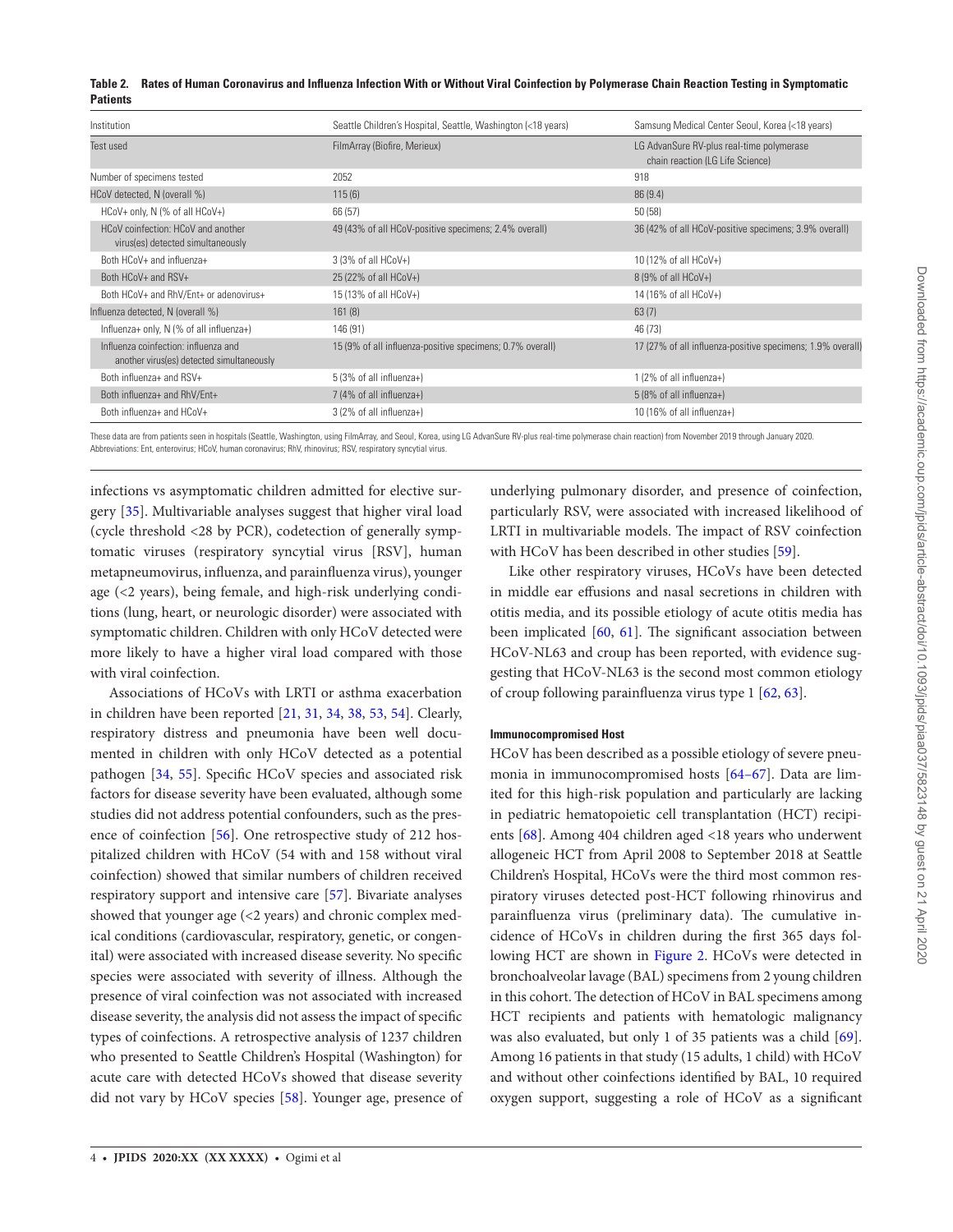

<span id="page-4-0"></span>**Figure 2.** Cumulative incidence of coronavirus infection in children after allogeneic hematopoietic cell transplantation at Seattle Children's Hospital by age (N = 404). Numbers below *x*-axis show the number of patients at risk by age (0–5 years vs 6–17 years). Of note, OC43 and HKU1 were detected in bronchoalveolar lavage specimens from 2 infants, respectively.

respiratory pathogen. In a retrospective study of immunocompromised and nonimmunocompromised children with HCoV detected in nasal specimens in Seattle, the prevalence of LRTI that required oxygen supplementation (severe LRTI) was 15% (13/85) and 11% (122/1152), respectively [[58\]](#page-7-12). Multivariable models showed that immunocompromised state, presence of RSV, and underlying pulmonary disorder were associated with increased risk of severe LRTI.

A prospective surveillance study with weekly nasal sampling in 215 allogeneic HCT recipients of all ages demonstrated that the median shedding duration of HCoVs was 3 weeks (range, 0–22 weeks) [[70](#page-7-20)]. Our follow-up study suggests that high viral load, high-dose steroids, and myeloablative conditioning are associated with prolonged shedding  $(\geq 21 \text{ days})$  of HCoV in allogeneic HCT recipients (2 pediatric and 42 adult patients) [\[71\]](#page-7-21). Using available nasal samples from patients with prolonged shedding, we performed whole-genome sequencing, which revealed only small and slow genomic changes, consistent with previously estimated evolution rates. This is in contrast to more rapid genomic changes associated with influenza infections [\[72](#page-7-22)]. In addition, an 18-year-old pediatric patient had 3 HCoV species (OC43, HKU1, 229E) detected sequentially over a 5-month period without an associated poor outcome.

## **Possible Associations With Other Diseases**

The role of HCoVs as enteric pathogens in humans has been debated, perhaps in part because of the known enteric disease associated with coronavirus in animals, including dogs. Risku et al investigated the presence of HCoVs in stool of children with and

without gastroenteritis. All 4 species were found in 2.5% of stool samples (22/878) from children with gastroenteritis, whereas 1.7 % of stool samples (2/112) from controls were positive for HCoVs. However, other known enteric pathogens, such as rotavirus or norovirus, were also found in 18 of 22 stool samples in children with gastroenteritis. Among 4 patients with only HCoV detected in stool, 3 had respiratory symptoms [[73\]](#page-7-23). Another study examined both stool and nasopharyngeal swabs in hospitalized children with acute gastroenteritis and in controls [\[74\]](#page-7-24). HCoVs were more frequently detected in patients with gastroenteritis than in controls (23/260, 8.8% vs 4/151, 2.6%, respectively). Interestingly, in patients with gastroenteritis, more than half (13/23) had respiratory symptoms and HCoVs were more frequently found in nasopharyngeal samples than in stool samples (22/256, 8.6%, vs 6/260, 2.3%, respectively). Based on these studies, the significance of HCoVs as enteric pathogens appears minor.

HCoV-OC43 has been detected in the central nervous system of children with acute disseminated encephalomyelitis or fatal encephalitis [\[75](#page-7-25), [76\]](#page-7-26). A prospective study investigated associations between HCoVs detection and various clinical manifestations [\[77\]](#page-7-27). This latter study proposed an etiological role of HCoVs in febrile seizures given that children with febrile seizures had higher rates of HCoVs detection with higher viral load in nasopharyngeal swabs than those with bronchiolitis or gastroenteritis and healthy controls. However, an etiologic connection between HCoVs and neurologic diseases remains unproven [[78\]](#page-7-28). Carefully conducted epidemiological studies have not demonstrated an association between HCoVs and Kawasaki disease [[21](#page-6-1), [25](#page-6-5)].

# SARS-COV

An outbreak of SARS-CoV occurred in East and Southeast Asia in early spring of 2003. This international outbreak began in a hotel in Hong Kong and ultimately spread to more than 20 countries.

#### **Etiology and Epidemiology**

The etiologic agent of SARS-CoV is a novel coronavirus identified by multiple investigators [10–12, [79](#page-7-29)]. The virus was classified as a beta-coronavirus, lineage B. This virus uses angiotensin-converting enzyme 2 as a functional cellular receptor. The virus also binds to the C-type lectin CD209L (also known as L-SIGN) and DC-SIGN [80–82]. During the outbreak, approximately 8098 cases occurred with 774 deaths, resulting in an overall mortality rate of 9% [[24\]](#page-6-4). In Hong Kong, about 5% of the cases were children and adolescents [\[83\]](#page-7-30). Young children appeared to have a milder form of the disease [84–87].

# **Clinical Manifestation and Outcome**

Among laboratory-confirmed and probable pediatric SARS-CoV cases, the most common symptoms included fever (98%), cough (60%), nausea or vomiting (41%), and constitutional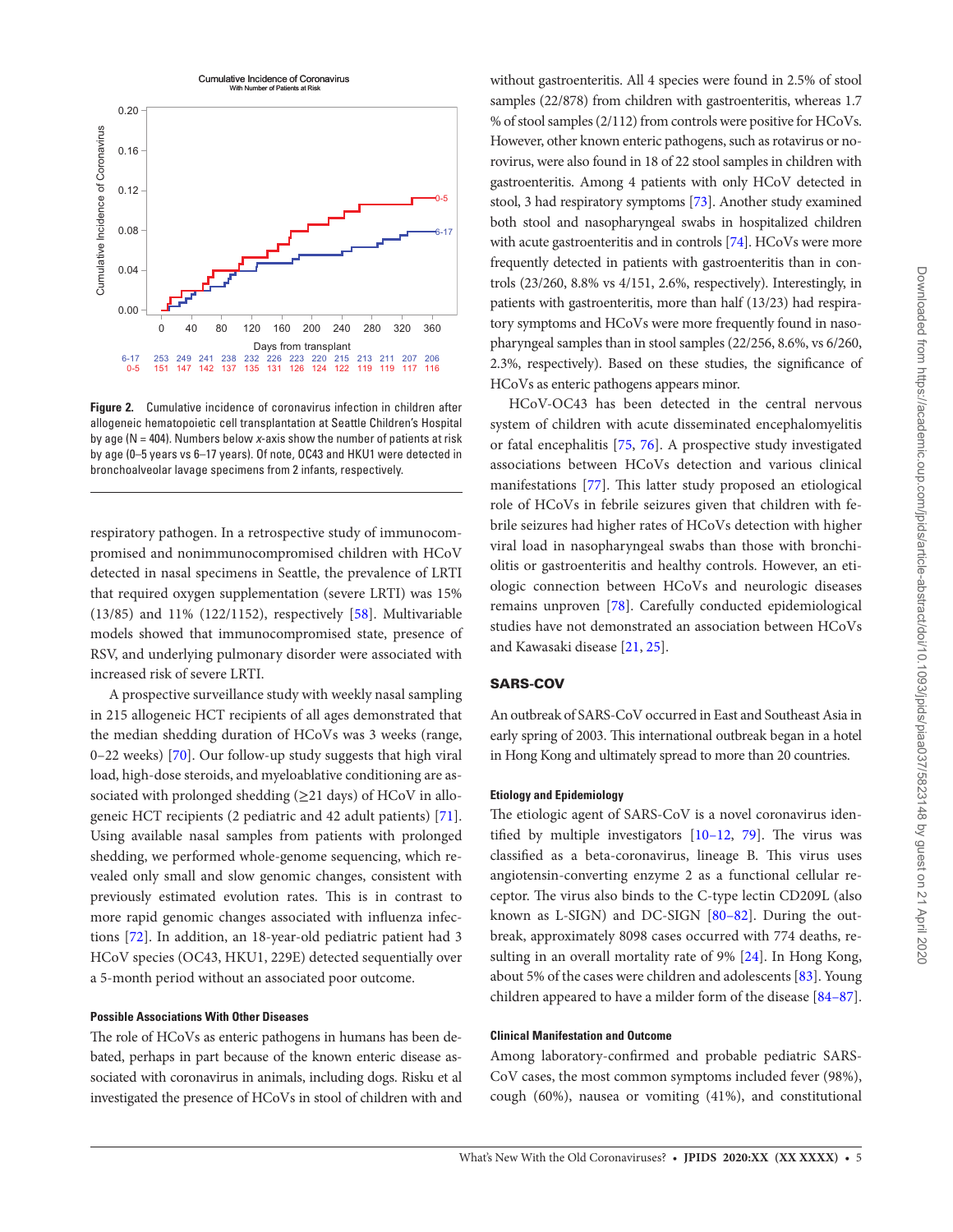symptoms such as myalgia (29%), chills (28%), and headache (28%) [\[84\]](#page-7-31). Clinical manifestations of SARS-CoV in children are nonspecific, and it can be very difficult to differentiate SARS-CoV from other respiratory tract infections without laboratory testing in the outbreak setting. However, certain features may provide a clue. A comparison of 15 pediatric patients with laboratory-confirmed SARS-CoV and 15 age- and sexmatched patients with culture-confirmed influenza in Taiwan revealed that rates of fever, cough, and constitutional symptoms such as chills and myalgia were similar between the 2 groups, but patients with SARS-CoV had significantly less rhinorrhea, sputum production, and sore throat than those with influenza [\[88](#page-7-32)]. In general, respiratory and constitutional symptoms are similar in the beginning of the illness in children and adults. However, a much higher proportion of adult patients progress to severe pneumonia, even acute respiratory distress syndrome. In fact, despite a high mortality rate in adults (9.6%–16.7%) [\[83](#page-7-30)], there were no fatalities documented in the pediatric population [84–87].

#### **SARS-CoV Infection During Pregnancy**

A study reported outcomes of 5 pregnant women infected with SARS-CoV [\[89](#page-7-33)]; the gestational ages of their infants ranged from 26 weeks to 32 weeks. In 3 of these 5 pregnant women, cesarean section was needed because of maternal conditions, including hypotension and worsening pulmonary function. However, a systematic search for perinatal transmission of the SARS-CoV did not detect the virus in any of the 5 babies.

## MERS-COV

The first case of MERS-CoV was reported in a man hospitalized in Jeddah, Saudi Arabia, in June 2012. He died of severe pneumonia and renal failure, and a novel coronavirus was isolated from his sputum [[14\]](#page-6-37).

## **Etiology and Epidemiology**

This new beta-coronavirus was named MERS-CoV [[13](#page-6-36)]. It belongs to lineage C and is closely related to Tylonycteris bat coronavirus HKU4 (Ty-BatCoV HKU4) and Pipistrellus bat coronavirus HKU5 (Pi-BatCoV HKU5) [\[13](#page-6-36)]. The dromedary camel is known to be the intermediate host of MERS-CoV. The widely expressed cell-surface protease dipeptidyl-peptidase 4 (also known as CD26) was identified as a functional receptor for host cell entry [\[90](#page-7-34)].

As of November 2019, the World Health Organization reported 2494 laboratory-confirmed cases of MERS-CoV infection in 27 countries with 858 deaths globally, resulting in an approximate 34% mortality rate [\[91](#page-7-35)]. All known MERS-CoV infections can be traced to countries in the Middle East, primarily Saudi Arabia. Most cases have been in adults with underlying chronic diseases or immunosuppression who live or travel in the Arabian

Peninsula. Among 1351 confirmed cases between 2012 and 2019, cases aged <18 years were less than 5% of all confirmed cases [[92\]](#page-7-36). MERS-CoV infection in adults usually occurs as sporadic cases, healthcare-associated infection, or transmission within families [\[93](#page-7-37)]. However, most confirmed pediatric cases were secondary cases after exposures to others within the same family [\[94](#page-7-38)].

The proportion of children among those infected with MERS-CoV has consistently been reported as being relatively low compared with the general population. From June 2012 to April 2016, the proportion of pediatric patients was 1.6% (9 of 552) of all positive cases in Saudi Arabia [[94\]](#page-7-38). Among patients hospitalized in Riyadh, Saudi Arabia, from April 2014 to November 2016, the proportion of 295 confirmed pediatric patients (aged <18 years) was 2.4%, with age ranging from 9 months to 17 years ([Supplementary Table 1](http://academic.oup.com/jpids/article-lookup/doi/10.1093/jpids/piaa037#supplementary-data)).

# **Clinical Manifestation and Outcome**

Clinical manifestations in pediatric patients have not been systematically described. Among the 31 pediatric patients with MERS-CoV infection documented from June 2012 to April 19, 2016, 13 patients (42%) were asymptomatic [\[94](#page-7-38)]. In another study, among 7 pediatric patients identified from April 2014 to November 2016, 3 were asymptomatic; fever, cough, shortness of breath, diarrhea, and vomiting were observed in 4 patients [\[95](#page-7-39)]. Although pediatric patients typically have mild disease, high-risk children with underlying conditions, including cystic fibrosis, nephrotic syndrome, and unidentified underlying conditions, died of MERS-CoV infection, with a fatality rate of 12% (4/33) (see [Supplementary Table 1](http://academic.oup.com/jpids/article-lookup/doi/10.1093/jpids/piaa037#supplementary-data)) [\[96](#page-7-40), [97\]](#page-7-41).

## **MERS-CoV Infection in the Fetus**

A recent study summarized MERS-CoV infection in 11 pregnant women [\[98\]](#page-7-42). The gestational ages ranged from 6 weeks to 38 weeks. Among those 11 pregnant women, 7 (64%) were admitted to intensive care units and 3 (27%) died. Of the 11 births, 3 (27%) died, 2 had documented intrauterine death at 34 weeks and 5 months of gestation, and 1 was delivered at 24 weeks but did not survive.

# CONCLUSIONS

Recognition of the importance of community coronavirus disease due to 4 established HCoVs has increased over the past 20 years, with widespread availability of molecular diagnostic methods. However, detailed information on pathogenesis, immunity, and viral characteristics of disease in children remains limited. Recent and ongoing epidemics of novel coronaviruses in the 21st century have highlighted issues of zoonotic origins of transmissible respiratory viruses and potential transmission, disease, and mortality related to these viruses. The role of children in the spread of disease with these novel viruses remains unclear. As the current pandemic with SARS-CoV-2 unfolds, more information regarding the role of children in viral transmission and their clinical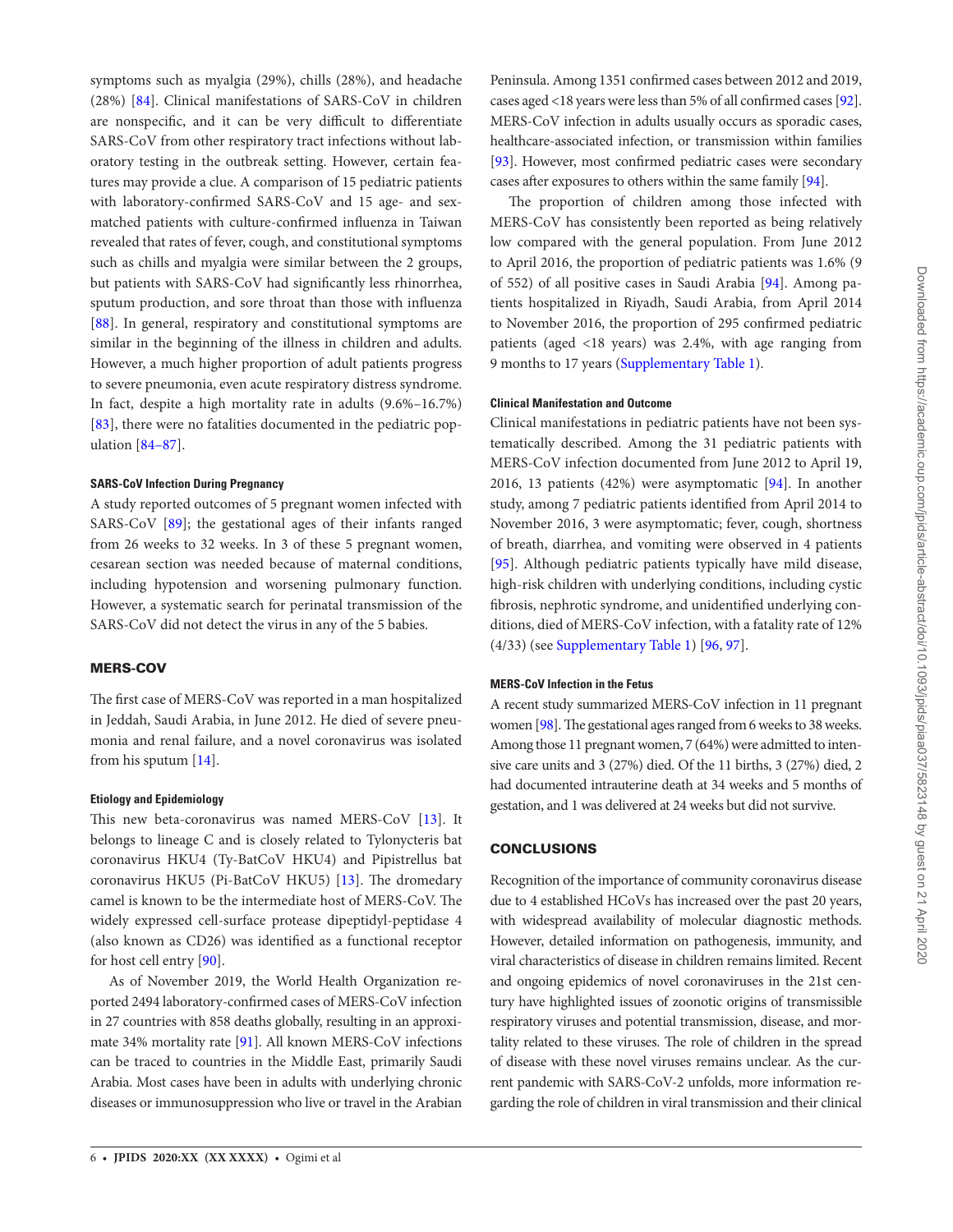presentation and outcome will become more evident. Further study of coronaviruses in humans is imperative.

### Supplementary Data

Supplementary materials are available at *Journal of the Pediatric Infectious Diseases Society* online.

#### Notes

*Acknowledgments.* We gratefully acknowledge the contributions of Amanda Adler, MS, Seattle Children's Research Institute; Xuan Qin, PhD, Seattle Children's Hospital Department of Laboratory Medicine; Arnold S. Monto, MD, University of Michigan School of Public Health; In Young Yoo, MD, Department of Laboratory Medicine and Genetics, Samsung Medical Center; and Jessica Morris, MPH, Fred Hutchinson Cancer Research Center to this manuscript.

*Financial support*. This work was supported by the National Institutes of Health (K23AI139385 to C. O.).

*Potential conflicts of interest.* J. A. E. is a consultant for Sanofi Pasteur and Meissa Vaccines and has received research support from GSK, Merck, Medimmune, and Novavax. E. T. M. is a consultant for Pfizer and has received research support from Merck. All remaining authors: No reported conflicts of interest. All authors have submitted the ICMJE Form for Disclosure of Potential Conflicts of Interest. Conflicts that the editors consider relevant to the content of the manuscript have been disclosed.

#### **References**

- <span id="page-6-0"></span>1. Wang W, Lin XD, Guo WP, et al. Discovery, diversity and evolution of novel coronaviruses sampled from rodents in China. Virology **2015**; 474:19–27.
- <span id="page-6-20"></span>2. Tyrrell DA, Bynoe ML. Cultivation of a novel type of common-cold virus in organ cultures. Br Med J **1965**; 1:1467–70.
- <span id="page-6-21"></span>3. Hamre D, Procknow JJ. A new virus isolated from the human respiratory tract. Proc Soc Exp Biol Med **1966**; 121:190–3.
- <span id="page-6-23"></span>4. van der Hoek L, Pyrc K, Jebbink MF, et al. Identification of a new human coronavirus. Nat Med **2004**; 10:368–73.
- <span id="page-6-24"></span>5. Fouchier RA, Hartwig NG, Bestebroer TM, et al. A previously undescribed coronavirus associated with respiratory disease in humans. Proc Natl Acad Sci U S A **2004**; 101:6212–6.
- <span id="page-6-25"></span>6. McIntosh K, Becker WB, Chanock RM. Growth in suckling-mouse brain of "IBVlike" viruses from patients with upper respiratory tract disease. Proc Natl Acad Sci U S A **1967**; 58:2268–73.
- <span id="page-6-26"></span>7. Kaye HS, Dowdle WR. Some characteristics of hemagglutination of certain strains of "IBV-like" virus. J Infect Dis **1969**; 120:576–81.
- <span id="page-6-27"></span>8. Woo PC, Lau SK, Chu CM, et al. Characterization and complete genome sequence of a novel coronavirus, coronavirus HKU1, from patients with pneumonia. J Virol **2005**; 79:884–95.
- <span id="page-6-28"></span>9. Woo PC, Lau SK, Tsoi HW, et al. Clinical and molecular epidemiological features of coronavirus HKU1-associated community-acquired pneumonia. J Infect Dis **2005**; 192:1898–907.
- <span id="page-6-29"></span>10. Drosten C, Günther S, Preiser W, et al. Identification of a novel coronavirus in patients with severe acute respiratory syndrome. N Engl J Med **2003**; 348:1967–76.
- <span id="page-6-30"></span>11. Ksiazek TG, Erdman D, Goldsmith CS, et al.; SARS Working Group. A novel coronavirus associated with severe acute respiratory syndrome. N Engl J Med **2003**; 348:1953–66.
- <span id="page-6-31"></span>12. Peiris JS, Lai ST, Poon LL, et al.; SARS Study Group. Coronavirus as a possible cause of severe acute respiratory syndrome. Lancet **2003**; 361:1319–25.
- <span id="page-6-36"></span>13. de Groot RJ, Baker SC, Baric RS, et al. Middle East respiratory syndrome coronavirus (MERS-CoV): announcement of the Coronavirus Study Group. J Virol **2013**; 87:7790–2.
- <span id="page-6-37"></span>14. Zaki AM, van Boheemen S, Bestebroer TM, et al. Isolation of a novel coronavirus from a man with pneumonia in Saudi Arabia. N Engl J Med **2012**; 367:1814–20.
- <span id="page-6-34"></span>15. Tan W, Zhao X, Ma X, et al. A novel coronavirus genome identified in a cluster of pneumonia cases—Wuhan, China 2019–2020. Available at: [http://weekly.chinacdc.cn/en/](http://weekly.chinacdc.cn/en/article/id/a3907201-f64f-4154-a19e- 4253b453d10c) [article/id/a3907201-f64f-4154-a19e- 4253b453d10c](http://weekly.chinacdc.cn/en/article/id/a3907201-f64f-4154-a19e- 4253b453d10c). Accessed January 23, 2020.
- <span id="page-6-35"></span>16. Cohen J. Chinese researchers reveal draft genome of virus implicated in Wuhan pneumonia outbreak. Available at: [https://www.sciencemag.org/news/2020/01/](https://www.sciencemag.org/news/2020/01/chinese-researchers-reveal-draft-genome-virus-implicated-wuhan-pneumonia-outbreak) [chinese-researchers-reveal-draft-genome-virus-implicated-wuhan-pneumonia](https://www.sciencemag.org/news/2020/01/chinese-researchers-reveal-draft-genome-virus-implicated-wuhan-pneumonia-outbreak)[outbreak](https://www.sciencemag.org/news/2020/01/chinese-researchers-reveal-draft-genome-virus-implicated-wuhan-pneumonia-outbreak). Accessed February 11, 2020.
- <span id="page-6-38"></span>17. Yuan Y, Qi J, Peng R, et al. Molecular basis of binding between middle east respiratory syndrome coronavirus and CD26 from seven bat species. J Virol **2020**; 94:e01387–19.
- <span id="page-6-22"></span>18. Monto A, Cowling B, Peiris J. Coronaviruses. In: Kaslow RA, Stanberry LR, Le Duc JW, eds. Viral infections of humans epidemiology and control [Internet]. Boston, MA: Springer US: Imprint: Springer; **2014**. 5th ed. [XVI, 1215 p. 238 illus., 156 illus. in color].
- <span id="page-6-32"></span>19. Chinese SMEC. Molecular evolution of the SARS coronavirus during the course of the SARS epidemic in China. Science **2004**; 303:1666–9.
- <span id="page-6-33"></span>20. Wang M, Yan M, Xu H, et al. SARS-CoV infection in a restaurant from palm civet. Emerg Infect Dis **2005**; 11:1860–5.
- <span id="page-6-1"></span>21. Englund J, Kim Y, McIntosh K. Human coronaviruses, including Middle East respiratory syndrome coronavirus. In: Feigin and Cherry's textbook of pediatric infectious diseases [Internet]. 8th ed. Philadelphia, PA: Elsevier; **2019**. [1 online resource (xxvi, 2696)]. Available at: ClinicalKey [https://www.](https://www.clinicalkey.com/dura/browse/bookChapter/3-s2.0-C20141033200) [clinicalkey.com/dura/browse/bookChapter/3-s2.0-C20141033200.](https://www.clinicalkey.com/dura/browse/bookChapter/3-s2.0-C20141033200) Accessed February 10, 2020.
- <span id="page-6-2"></span>22. Holshue ML, DeBolt C, Lindquist S, et al. First case of 2019 novel coronavirus in the United States. N Engl J Med **2020**; 382:929–36.
- <span id="page-6-3"></span>23. Zhu N, Zhang D, Wang W, et al. A novel coronavirus from patients with pneumonia in China, 2019. N Engl J Med **2020**; 382:727–33.
- <span id="page-6-4"></span>24. Fehr AR, Perlman S. Coronaviruses: an overview of their replication and pathogenesis. Methods Mol Biol **2015**; 1282:1–23.
- <span id="page-6-5"></span>25. Poutanen SM. Human coronaviruses. In: Principles and practice of pediatric infectious diseases [Internet]. 5th ed. Philadelphia, PA: Elsevier; **2018**. [xxv, 1662 pages]. Available at: [https://login.proxy.lib.duke.edu/login?url=https://www.clinicalkey.com/](https://login.proxy.lib.duke.edu/login?url=https://www.clinicalkey.com/dura/browse/bookChapter/3-s2.0-C20130190204) [dura/browse/bookChapter/3-s2.0-C20130190204.](https://login.proxy.lib.duke.edu/login?url=https://www.clinicalkey.com/dura/browse/bookChapter/3-s2.0-C20130190204) Accessed February 10, 2020.
- <span id="page-6-6"></span>26. Lu R, Zhao X, Li J, et al. Genomic characterisation and epidemiology of 2019 novel coronavirus: implications for virus origins and receptor binding. Lancet **2020**; 395:565–74.
- <span id="page-6-7"></span>27. Chan PK, Chan MC. Tracing the SARS-coronavirus. J Thorac Dis **2013**; 5(Suppl 2):S118–21.
- <span id="page-6-8"></span>28. Memish ZA, Mishra N, Olival KJ, et al. Middle East respiratory syndrome coronavirus in bats, Saudi Arabia. Emerg Infect Dis **2013**; 19:1819–23.
- <span id="page-6-9"></span>29. Vijgen L, Keyaerts E, Moës E, et al. Complete genomic sequence of human coronavirus OC43: molecular clock analysis suggests a relatively recent zoonotic coronavirus transmission event. J Virol **2005**; 79:1595–604.
- <span id="page-6-10"></span>30. McIntosh K. Commentary: McIntosh K, Chao RK, Krause HE, Wasil R, Mocega HE, Mufson MA. Coronavirus infection in acute lower respiratory tract disease of infants. J Infect Dis 1974; 130:502–7. J Infect Dis **2004**; 190:1033–41.
- <span id="page-6-11"></span>31. McIntosh K, Chao RK, Krause HE, et al. Coronavirus infection in acute lower respiratory tract disease of infants. J Infect Dis **1974**; 130:502–7.
- <span id="page-6-12"></span>32. Uddin SMI, Englund JA, Kuypers JY, et al. Burden and risk factors for coronavirus infections in infants in rural Nepal. Clin Infect Dis **2018**; 67:1507–14.
- <span id="page-6-13"></span>33. Taylor S, Lopez P, Weckx L, et al. Respiratory viruses and influenza-like illness: epidemiology and outcomes in children aged 6 months to 10 years in a multicountry population sample. J Infect **2017**; 74:29–41.
- <span id="page-6-14"></span>34. Kuypers J, Martin ET, Heugel J, et al. Clinical disease in children associated with newly described coronavirus subtypes. Pediatrics **2007**; 119:e70–6.
- <span id="page-6-15"></span>35. Heimdal I, Moe N, Krokstad S, et al. Human coronavirus in hospitalized children with respiratory tract infections: a 9-year population-based study from Norway. J Infect Dis **2019**; 219:1198–206.
- <span id="page-6-16"></span>36. Cavallaro JJ, Monto AS. Community-wide outbreak of infection with a 229E-like coronavirus in Tecumseh, Michigan. J Infect Dis **1970**; 122:272–9.
- <span id="page-6-17"></span>37. Severance EG, Bossis I, Dickerson FB, et al. Development of a nucleocapsid-based human coronavirus immunoassay and estimates of individuals exposed to coronavirus in a U.S. metropolitan population. Clin Vaccine Immunol **2008**; 15:1805–10.
- <span id="page-6-42"></span>38. McIntosh K, Ellis EF, Hoffman LS, et al. The association of viral and bacterial respiratory infections with exacerbations of wheezing in young asthmatic children. J Pediatr **1973**; 82:578–90.
- <span id="page-6-41"></span>39. Hamre D, Beem M. Virologic studies of acute respiratory disease in young adults. V. Coronavirus 229E infections during six years of surveillance. Am J Epidemiol **1972**; 96:94–106.
- 40. Sizun J, Soupre D, Legrand MC, et al. Neonatal nosocomial respiratory infection with coronavirus: a prospective study in a neonatal intensive care unit. Acta Paediatr **1995**; 84:617–20.
- 41. Gagneur A, Sizun J, Vallet S, et al. Coronavirus-related nosocomial viral respiratory infections in a neonatal and paediatric intensive care unit: a prospective study. J Hosp Infect **2002**; 51:59–64.
- <span id="page-6-18"></span>42. Gagneur A, Vallet S, Talbot PJ, et al. Outbreaks of human coronavirus in a pediatric and neonatal intensive care unit. Eur J Pediatr **2008**; 167:1427–34.
- <span id="page-6-19"></span>43. Nickbakhsh S, Thorburn F, VON Wissmann B, et al. Extensive multiplex PCR diagnostics reveal new insights into the epidemiology of viral respiratory infections. Epidemiol Infect **2016**; 144:2064–76.
- <span id="page-6-39"></span>44. Bradburne AF, Bynoe ML, Tyrrell DA. Effects of a "new" human respiratory virus in volunteers. Br Med J **1967**; 3:767–9.
- <span id="page-6-40"></span>45. Berkley JA, Munywoki P, Ngama M, et al. Viral etiology of severe pneumonia among Kenyan infants and children. JAMA **2010**; 303:2051–7.